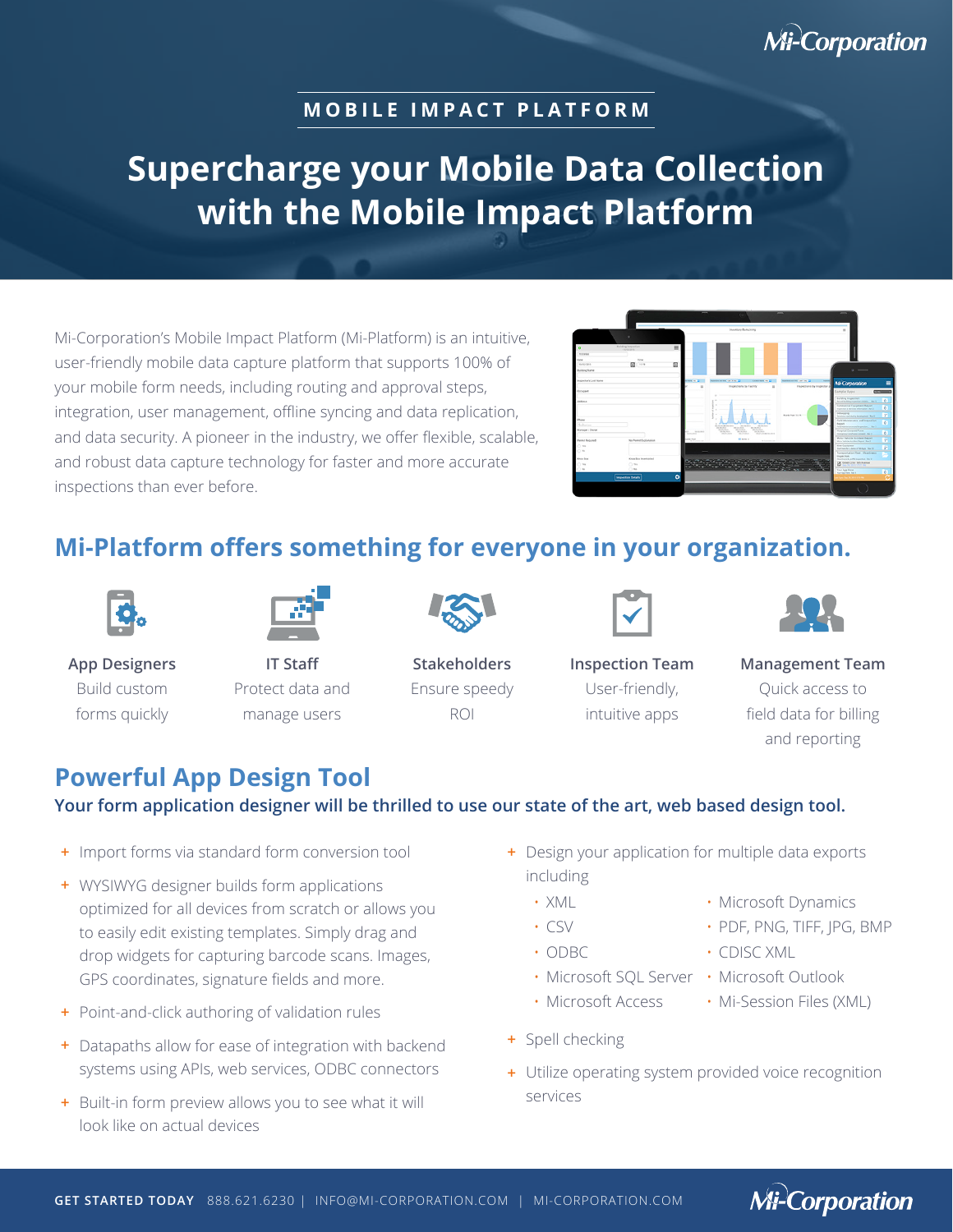### **Mi-Enterprise Middleware Solutions for Your Enterprise Class Needs**

**Your IT Team will enthusiastically support your use of Mi-Platform as it handles their security, flexibility, scalability and integrations needs.**

#### **CENTRALIZED MANAGEMENT WITH MI-ENTERPRISE MIDDLEWARE SERVER**

- Mobile formatted mobile web forms in browsers **+**
- **+** Integrate mobile web forms into your own application
- Centralized authentication of users with standard **+**  security features
	- Password strength
	- Password expiration
	- Account lockout
- Active Directory integration **+**
- Centralized server-side data export including custom **+**  exports from script
- Queue-based workflow for users and groups **+** 
	- Logic based on form content
	- Form locking
- Open web-services based communication for app **+**  integration
- Administrative re-export of data **+**
- Universally accessible web-based interface **+**
- Built on industry standard technologies **+**
- Auditability and traceability with Session (form XML) **+**  archival and auditing
	- History of every session
	- Renderings of all pages in a form
	- Customer activity reporting
	- Session security hashing
- Session searching **+**
- Use the server to run .NET code from apps **+**

#### **DATA SECURITY**

- Encrypted form templates **+**
- Encrypted form sessions **+**
- HTTPS (TLS) communication **+**
- Audit trails (date, time, user) for all captured data **+**
- Session history **+**
- Server audit trails **+**
- Session security hashing **+**
- Automatic background saving **+**

**Scalability - Scale from 10 to 10,000 users with the manageability you demand**

**Middleware can be hosted on Mi-Corporation's Azure instance or at the customer's preferred site**

**Offline Capabilities include data replication and device data repositories allowing for seamless data collection whether one has connectivity or not**

**Mi-Corporation**